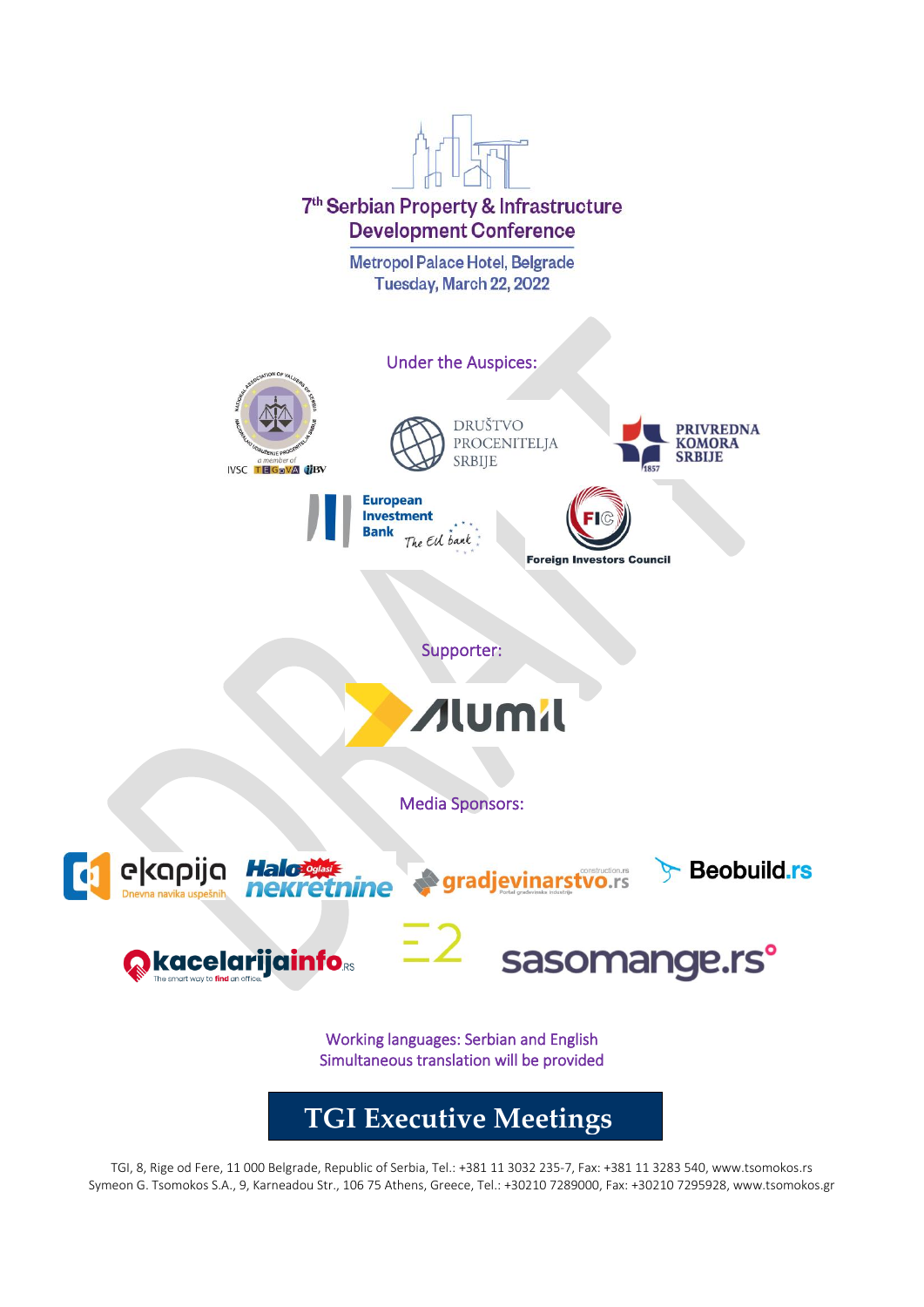# Tuesday, March 22, 2022

#### *DRAFT CONFERENCE PROGRAM – as of February 7 th*

#### 09:00 *Registration*

09.30 Opening Speech Tomislav Momirovic, *Minister of Construction, Transport and Infrastructure of the Republic of Serbia* 

#### 09.45 *Keynote Address*

✓Tatjana Matic, *Minister of Trade, Tourism and Telecommunications of Serbia*

*10.00*

#### PROPERTY AND INFRASTRUCTURE DEVELOPMENT SECTOR: INVESTMENT AND GROWTH OPPORTUNITIES

 Marko Cadez, *President, Serbian Chamber of Commerce and Industry*  ✓Alessandro Bragonzi, *Head of EIB Regional Office for the Western Balkans* Adir El Al, *CEO, AFI Europe Serbia* ✓Marko Stojcic, *City Architect, Belgrade Chair: TBA*

*11.00*

# COMMERCIAL & RESIDENTIAL DEVELOPMENT IN SERBIA AND THE REGION

Borko Draskovic, *Director, Republic Geodetic Authority* Zorana Burlic, *General Manager, Belgrade Waterfront* ✓Bryan Beaton, *Managing Director, Atrium Chair: Ervin Pasanovic, General Manager, Adventis Real Estate*

*12.00 Break* 

*12.20*

#### THE FUTURE OF LOGISTICS, RETAIL AND SHOPPING CENTER INDUSTRY

✓Mario Kijanovic, *Vice President of the FIC Infrastructure & Real Estate Committee* Dragana Budimirovic, *Executive Manager, Poseidon Group* Ana Petrovic, *Head of Expansion Sector, Lidl Srbija KD Speaker & Chair:* Ivan Cakarevic, *Managing Director, Rooftop Capital*